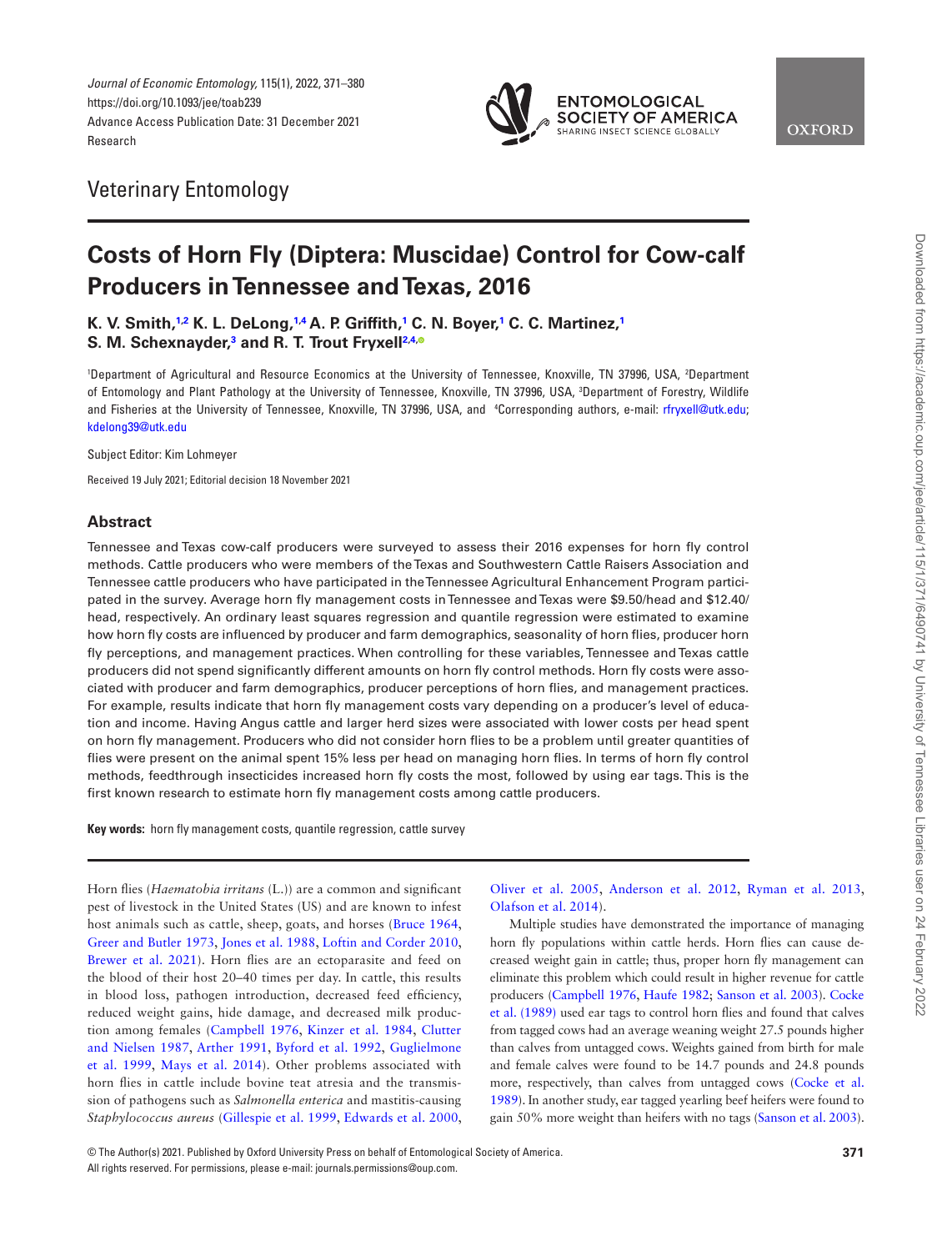[Kinzer et al. \(1984\)](#page-8-6) found that Hereford steers with no fly infestations had 9% higher feed conversion than infested cattle. Finally, compared to cattle infested with horn flies, treated yearling steers and heifers gained 17.7% and 14.0% more weight, respectively ([Haufe 1982,](#page-8-18) [Kunz et al. 1984,](#page-8-20) [Derouen et al. 1995\)](#page-8-21). [Kunz et al. \(1991\)](#page-8-22) is the only known study to quantify the monetary damages of horn flies to the US livestock industry, and they estimated the damages to be \$876 million USD annually, which, adjusted for inflation to 2021 dollars, is \$1.75 billion USD annually ([U.S. Bureau of Labor Statistics 2021\)](#page-9-1). To arrive at their estimate, [Kunz et al. \(1991\)](#page-8-22) first estimated average daily gain and average total gain losses accrued to the US calves and stocker segments from horn flies. They next estimated how many heads of cattle in each of these segments were exposed to horn flies. They then multiplied this expected weight loss by the market value for stockers and calves to arrive at the total industry loss.

Given the negative consequences of horn flies, it is critical to examine the economic impact of horn flies on cattle production. One component of the economic impact that has yet to be examined is cattle producer management of horn flies; specifically, how much producers spend managing horn flies (e.g., insecticide costs, labor costs). Horn fly control methods include chemical delivery methods such as ear tags, pourons, sprays, and feedthroughs, as well as non-chemical methods such as the use of biological controls (e.g., parasitoids, entomopathogenic fungi, and BT technology), pasture management, and fly traps [\(Foil and](#page-8-23)  [Hogsette 1994,](#page-8-23) [Brewer et al. 2021\)](#page-8-4). Nontraditional control methods include the use of resistant breeds and zebra stripes painted on cattle [\(Steelman et al. 1993](#page-9-2), [Kojima et al. 2019](#page-8-24)). [Brewer et al. \(2021\)](#page-8-4) provide a comprehensive review of chemical and nonchemical horn fly control methods. Horn fly populations vary with climate; thus, management strategies found to be effective in one region are not guaranteed to be successful in other parts of the country ([Kunz 1980](#page-8-25), [Lancaster and](#page-8-26)  [Meisch 1986](#page-8-26), [Showler et al. 2014\)](#page-9-3).

Costs associated with horn fly management vary depending on the control method(s) used and segment of the cattle industry (e.g., cowcalf, stocker, feedlot). In a popular press article, [Benavidez \(2020\)](#page-8-27) estimated the costs per head for horn fly management through an online search of products for sale and assumed moderate to heavy horn fly pressure. In general, [Benavidez \(2020\)](#page-8-27) estimated a possible management strategy for horn flies in the Southwest could consist of a combination of pour-on insecticides, ear tags, and feedthrough that would cost about \$13 per head for cows and \$24 per head for a cow-calf pair. While this provides an estimate of how much an effective horn fly management system might cost, no known research has investigated how producers are currently managing horn flies and the costs associated with their horn fly management programs. Therefore, we surveyed Texas and Tennessee cow-calf operators to determine how much they spend per head on horn fly management and what types of horn fly management approaches they utilize. Further, we determined factors that influence their horn fly management costs per head.

This information is important since producers likely have different horn fly management costs based on location, demographics, perceptions, and traditional practices. Results of this research will be informative to producers and researchers interested in the factors which affect producer decision making and horn fly management expenditures.

## **Materials and Methods**

## Survey Design

A survey of Tennessee and Texas cow-calf producers was conducted in 2017 to determine cow-calf producers' management

practices of horn flies (This data has been used previously to determine producer's willingness-to-pay for horn fly resistant bulls [McKay et al. 2019b]). An online Qualtrics [\(www.qualtrics.com\)](http://www.qualtrics.com) survey was distributed by email to cattle producers participating in the Tennessee Agriculture Enhancement Program (TAEP) as well as members of the Texas and Southwestern Cattle Raisers Association (TSCRA). Producers were required to be 18 yrs or older to complete the survey. Eleven percent (464) of the 4,028 Tennessee producers and 8% (317) of the 3,882 Texas producers that were contacted responded to the survey. According to the USDA (2017) Census of Agriculture, there are 37,288 cattle farms in Tennessee and 152,882 cattle farms in Texas; thus, these email lists only represent 10% of the cattle farms in Tennessee and 2.5% of the cattle farms in Texas. The final response rate indicates that less than 1% of cattle producers in Tennessee and Texas are represented; however, this level of overall responses is consistent with several other published producer surveys (e.g., [DeLong et al. 2017;](#page-8-29) [McLeod et al. 2018;](#page-8-30) [McKay et al.](#page-8-31)  [2019a](#page-8-31); [Ellis et al. 2020](#page-8-32)).

The survey had University of Tennessee Institutional Review Board approval before distribution (UTK IRB-17-03931-XM). Producers were asked to 'Please estimate your total spending in 2016 for all horn fly management, control, and treatment of your entire herd. (Please include labor costs in your estimate).' Producers were also asked questions regarding their farmer and farm demographics and which methods they use to manage horn fly populations and parasitization (feeding) within their cattle herds. Questions regarding the month of fly prevalence and location of flies on cattle were also included in the survey. To determine how information about the horn fly and its effects on cattle impacted producer responses, an Information Treatment was included in the survey, which half of the survey participants saw and read while taking the survey. The Information Treatment can be read in the supporting online materials section.

#### Conceptual Framework and Hypothesized Results

An economic threshold (ET) is defined as the density of pests required before control measures should be implemented to prevent pest populations from exceeding the economic injury level (EIL) [\(Stern et al. 1959\)](#page-9-4). For horn fly populations, ET levels are primarily numerically based and range from 10 to 230 flies per head, depending on geographic location, environmental factors, and the value of the cattle ([Gordon et al. 1984](#page-8-33), [Arther 1991,](#page-8-8) [Moon 2019](#page-8-34)). For most producers and veterinarians, horn fly treatments are applied to cattle to avoid harm.

Profit-maximizing producers use various management and treatment options to decrease the negative effects of horn flies within their cattle herds. How much producers spend managing horn flies likely varies depending on several factors. While no previous research has analyzed which factors affect horn fly management costs, the factors we hypothesize to affect horn fly management cost per animal include the producer and farm demographics, seasonality of horn flies, producer perceptions of horn flies, and producer horn fly management practices.

For producer *i*, we hypothesize that horn fly management cost per animal (*cost<sub>i</sub>*) can be explained as a function (*f*) of the following factors:

*f* (*ProducerDEMi*, *FarmDEMi*, *Seasonalityi*, *Perceptionsi*, *MGMTi*, *INFOi*) (1)

 $cost_i =$ 

where  $cost_i$  is equal to the producer *i*'s annual horn fly management costs per head, *ProducerDEM*<sub>*i*</sub> are variables associated with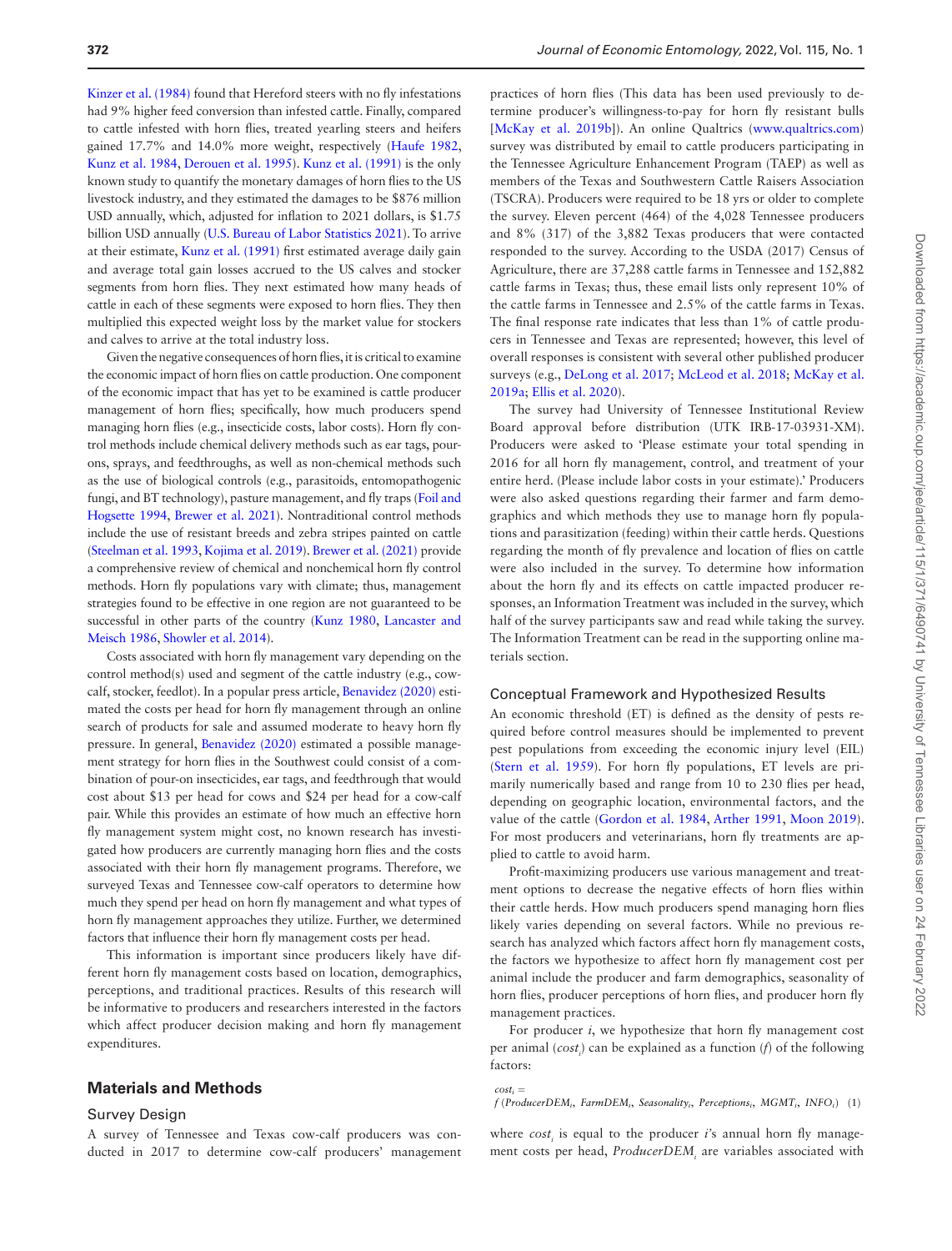producer demographics for producer *i*, *FarmDEM<sub>i</sub>* are variables associated with farm demographics, *Seasonality<sub>i</sub>* is equal to one if the producer *i* reported the flies being abundant in a particular season, Perceptions<sub>i</sub> is variables specifically related to each producer's horn fly management perceptions (e.g., the severity of flies, disease occurrences, and insecticide effectiveness), *MGMT<sub>i</sub>* are producer *i*'s stated horn fly management practices (e.g., use of insecticides, ear tags, and feedthrough), and *INFO<sub>i</sub>* is a binary control variable identifying whether producer *i* was provided with the Information Treatment within the survey (1 = Information Treatment and 0 otherwise). The specific names, expected signs, and definitions of the variables appear in [Table 1](#page-2-0).

Several producer and farm demographics have been found to be important in explaining a variety of farm outcomes (e.g., [DeLong](#page-8-29)  [et al. 2017](#page-8-29), [2019](#page-8-35), [McLeod et al. 2018](#page-8-30), [McKay et al. 2019b,](#page-8-28) [Ellis](#page-8-32)  [et al. 2020](#page-8-32)). [DeLong et al. \(2019\)](#page-8-35) found that producer age and education level were associated with their decision of how to market a hypothetical Tennessee Certified Beef product. [DeLong et al. \(2017\)](#page-8-29) found that the incidence of mastitis (as measured by bulk tank somatic cell count) among Southeastern dairy farms varied by on-farm

income levels and state. [Ellis et al. \(2020\)](#page-8-32) found that larger dairy farms were more likely to be operational. Since this is the first known research on horn fly management costs, we expect the following variables to be important control variables, but we are unsure of the expected sign: producers with a college degree or higher (*College*), producer age *(Age)*, income (*Income)*, state (*Tennessee*), gender (*Male*), and seasonality of horn fly abundance (*Spring*, *Summer*, *Fall, Winter*), information from Extension (*Extension*) and popular press articles (*Popular Press Articles*), and (*Horn Fly Problem*) [\(Table 1\)](#page-2-0).

We expect producers who own Angus cattle (*Angus*) will have higher horn fly management costs because research shows that horn flies prefer to feed on cattle with dark hair color [\(Oliveira et al.](#page-8-36)  [2013](#page-8-36)). Additionally, [McKay et al. \(2019b\)](#page-8-28) found that farmers with Angus cattle were more likely to purchase a hypothetical bull that was resistant to horn flies compared to a bull that was not resistant to horn flies. As the percent of calves produced during spring months (*Spring Calves*) increases, horn fly management costs are expected to increase as well, due to horn fly populations typically peaking first in the spring ([Lancaster and Meisch 1986\)](#page-8-26). The level of horn fly intensity on the backs of cattle (*Horn Fly Intensity*) is hypothesized

<span id="page-2-0"></span>**Table 1.** Names and definitions of dependent and independent variables.

| Variable                      | Description                                                                                                 | Hyp. Sign |
|-------------------------------|-------------------------------------------------------------------------------------------------------------|-----------|
| Dependent variable            |                                                                                                             |           |
| HF treatment cost/head        | Total horn fly management costs/herd size                                                                   | <b>NA</b> |
| Producer demographics         |                                                                                                             |           |
| College                       | 1 if college degree or higher                                                                               | $+/-$     |
| Age                           | Producer age                                                                                                | $+/-$     |
| Income                        | Total household income <sup>a</sup>                                                                         | $+/-$     |
| Male                          | 1 if producer is male                                                                                       | $+/-$     |
| Farm demographics             |                                                                                                             |           |
| Angus                         | 1 if the producer has Angus cattle                                                                          | $+$       |
| Tennessee                     | 1 if the producer was in Tennessee                                                                          | $+/-$     |
| Total acres                   | Size of a farm in acres                                                                                     |           |
| Herd size                     | Total number of bulls, cows, and calves                                                                     |           |
| Spring calves                 | Percent of calves in spring calving season                                                                  | $+$       |
| Seasonality of horn flies     |                                                                                                             |           |
| Spring                        | 1 if flies abundant in March, April, or May                                                                 | $+/-$     |
| Summer                        | 1 if flies abundant in June, July, or August                                                                | $+/-$     |
| Fall                          | 1 if flies abundant in September, October, or November                                                      | $+/-$     |
| Winter                        | 1 if flies abundant in December, January, or February                                                       | NA        |
| Horn fly perceptions          |                                                                                                             |           |
| Horn fly intensity            | Intensity of flies on backs of the animals <sup>b</sup>                                                     | $\ddot{}$ |
| Disease                       | Average severity within herd (pinkeye and mastitis) <sup>c</sup>                                            | $^{+}$    |
| Horn fly problem              | Number of flies before considered a problem <sup>d</sup>                                                    | $+/-$     |
| Insecticide effectiveness     | Horn fly insecticides effectiveness today versus 5 years ago <sup>e</sup>                                   |           |
| Financial impact              | Agreement that horn flies impose financial impact <sup>f</sup>                                              | $\ddot{}$ |
| Consumer concerns             | Agreement consumer pesticides concern is considered when selecting horn fly management options <sup>f</sup> |           |
| Horn fly management practices |                                                                                                             |           |
| Use of insecticides           | 1 if uses insecticides (e.g., pour-on)                                                                      |           |
| Use of ear tag                | 1 if uses ear tags                                                                                          |           |
| Use of feedthrough            | 1 if feeds insecticide to animal                                                                            |           |
| Extension                     | 1 if uses extension services for information                                                                |           |
| Popular press articles        | 1 if uses popular press articles for information                                                            | $+/-$     |
| Information treatment         | 1 if the Information Treatment was seen, 0 otherwise                                                        | $+/-$     |

a 1 = less than  $$10,000$  to 9 =  $$500,000$  or greater.

 $b_1$  = no problem to  $5$  = very intense problem.

 $c$  1 = occurs infrequently or mildly to 3 = occurs frequently or intensely.

d 1 = low intensity  $(75)$ , 2 = medium intensity  $(100-150)$ , 3 = high intensity  $(200-350)$ .

f  $1 =$  strongly disagree to  $4 =$  strongly agree.

NA means not applicable.

Hyp means hypothesized.

 $e_1$  = much less to  $7$  = much more.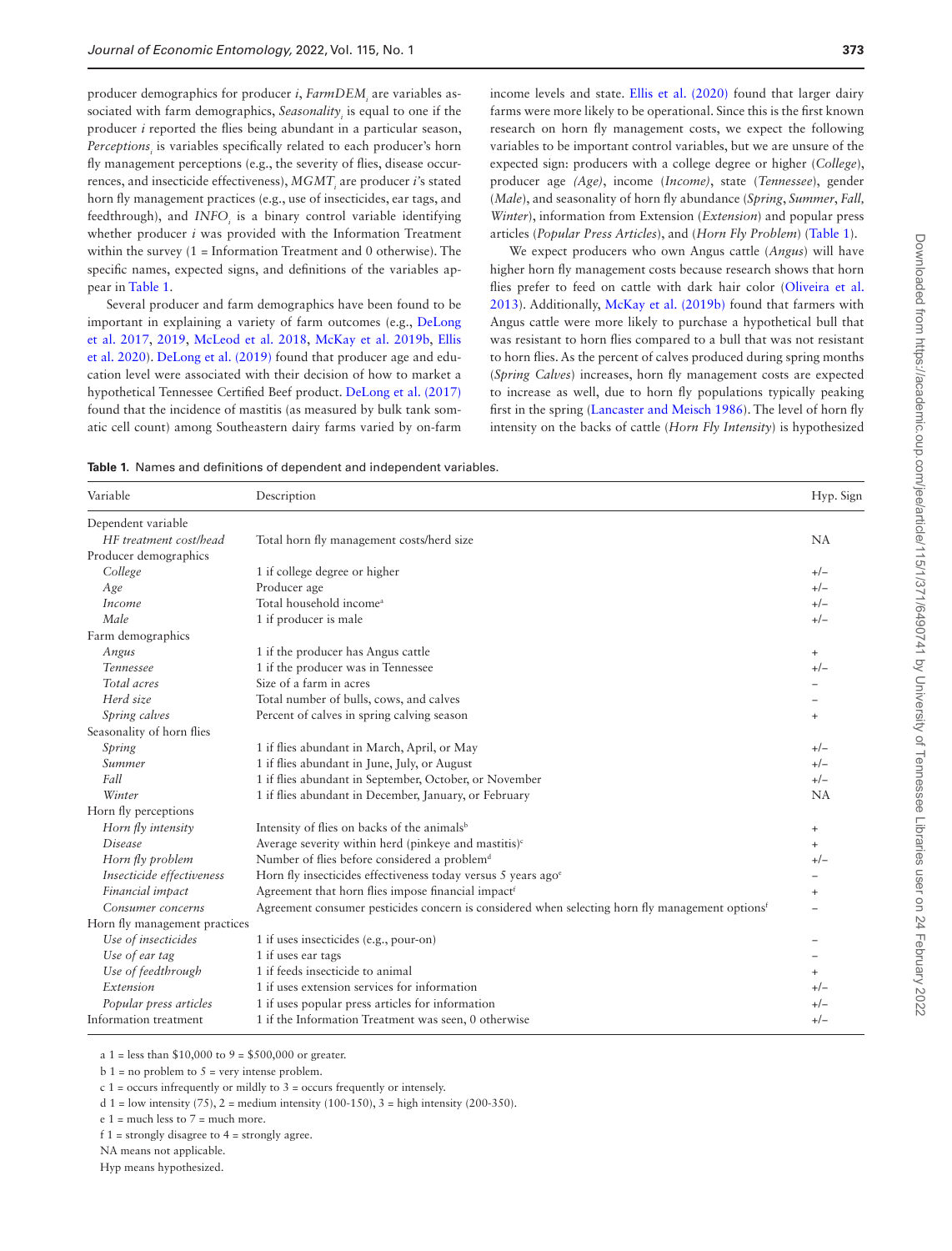to increase horn fly management costs because it is assumed that as the fly infestation gets worse, producers will spend more money to pursue additional control methods. Prevalence of pinkeye and mastitis (*Disease*) is hypothesized to increase horn fly management cost as disease prevalence increases because it is assumed that producers would take additional measures to reduce the number of flies, in theory, to reduce the prevalence of pinkeye and mastitis. Although pinkeye-causing bacteria have not been found to be transmitted by horn flies, the mastitis-causing bacteria *Staphylococcus aureus* is transmissible by horn flies ([Nickerson et al. 1995](#page-8-37), [Owens et al. 1998,](#page-8-38) [Gillespie et al. 1999](#page-8-12), [Oliver et al. 2005](#page-8-14), [Ryman et al. 2013\)](#page-8-16).

As the producer level of agreement with the statement 'horn flies impose significant financial impact on my operation' (*Financial Impact*) increases, it is hypothesized that horn fly management costs will also increase. It is assumed that producers who agree with this statement recognize the negative effects horn flies have on their herds; thus, they will implement control measures to minimize those negative effects. [Benavidez \(2020\)](#page-8-27) estimated cow horn fly costs to average \$2.41/head for pour-on insecticides, \$2.19/head for ear tags, and \$8.46/head for feedthrough. Therefore, we expect these methods (*Use of Insecticides*, *Use of Ear Tags*, *Use of Feedthrough*) to increase horn fly costs per head. The exact wording of this question is available in the [Supp Materials \(online\)](http://academic.oup.com/jee/article-lookup/doi/10.1093/jee/toab239#supplementary-data) section. Briefly, *Use of Insecticides* was an inclusive term for any and all insecticides (e.g., ear tags, sprays, and feedthroughs), while *Use of Ear Tags* and *Use of Feedthrough* were more specific management options. A producer could have selected *Use of Insecticides* and not selected *Use of Ear Tags;* likewise, they could have selected *Use of Ear Tags* and not selected *Use of Insecticides.*

With respect to farm size (*Total Acres* and *Herd Size*), it is hypothesized that larger farms will have lower horn fly costs per head since, due to economies of scale, they can buy horn fly management products in bulk. Horn fly management costs are hypothesized to decrease as producers' assessment of insecticides today compared to five years ago (*Insecticide Effectiveness*) increases because it is assumed that producers who believe that insecticides are more effective today would be using less of them, thus, spending less money. Producers who agree with the statement 'consumer concern about pesticides is a consideration of mine when I select management

options for horn flies' (*Consumer Concerns*) are hypothesized to have lower horn fly management costs since they may opt to not control for horn flies in their cattle populations.

## Econometric Model

An ordinary least squares (OLS) regression was used to estimate which variables were associated with horn fly management costs per animal. Since the dependent variable was skewed to the right and not normally distributed ([Figure 1](#page-3-0)), the log of *cost<sub>i</sub>* was taken to create a normal distribution of the data. The OLS regression model is represented by:

$$
\log\left(\cos t_i^*\right) = \beta_0 + X_i\beta + \mu_i \tag{2}
$$

where *cost*<sup>∗</sup> *<sup>i</sup>* is producer *i*'s horn fly cost per animal, *Xi* is a vector of explanatory variables,  $\beta$  is a vector of unknown parameters, and  $\mu_i$ is the error term.

We also estimate a quantile regression to further examine producers' horn fly management cost per head for each horn fly cost quantile ([Bekkerman et al. 2013](#page-8-39)). The quantile regression was estimated at the 25th, 50th, and 75th quantiles,  $\varphi$ , of the cost data. Thus, compared to the OLS regression, we are able to better understand the differences in producers who spend below average, the median amount, and above average amounts on horn fly management methods. It is likely the variables significant in determining spending amounts across these three types of spenders differ. The quantile regression model is represented by:

$$
\log(\cos t(\varphi)\,i) = \beta_{i,0}(\varphi) + \beta_i X(\varphi) + \mu_i(\varphi) \tag{3}
$$

where  $cost_i$  is producer *i*'s reported horn fly management cost per animal, *X* is a vector of explanatory variables,  $\beta$  is a vector of unknown parameters, and  $\mu_i$  is the error term.

Differences in means of the descriptive statistics between the two states were evaluated using the *ttest* command in *STATA* [\(StataCorp 2019\)](#page-9-5) to obtain a better understanding of the respondents. The *STATA* command *regress* was used to estimate the OLS regression. The *STATA* command *sqreg* was used to estimate the quantile regression [\(Bekkerman et al. 2013](#page-8-39), [StataCorp](#page-9-5)  [2019\)](#page-9-5). Variance inflation factors (VIFs) were used to determine if multicollinearity was present in the regressions [\(Wooldridge 2012,](#page-9-6)



<span id="page-3-0"></span>**Fig. 1.** Percent of producers with stated horn fly costs per head within each range (USD). Notes: Stated horn fly costs were obtained with the following question, 'Please estimate your total spending in 2016 for all horn fly management, control, and treatment of your entire herd. (Please include labor costs in your estimate).' Number of observations = 367.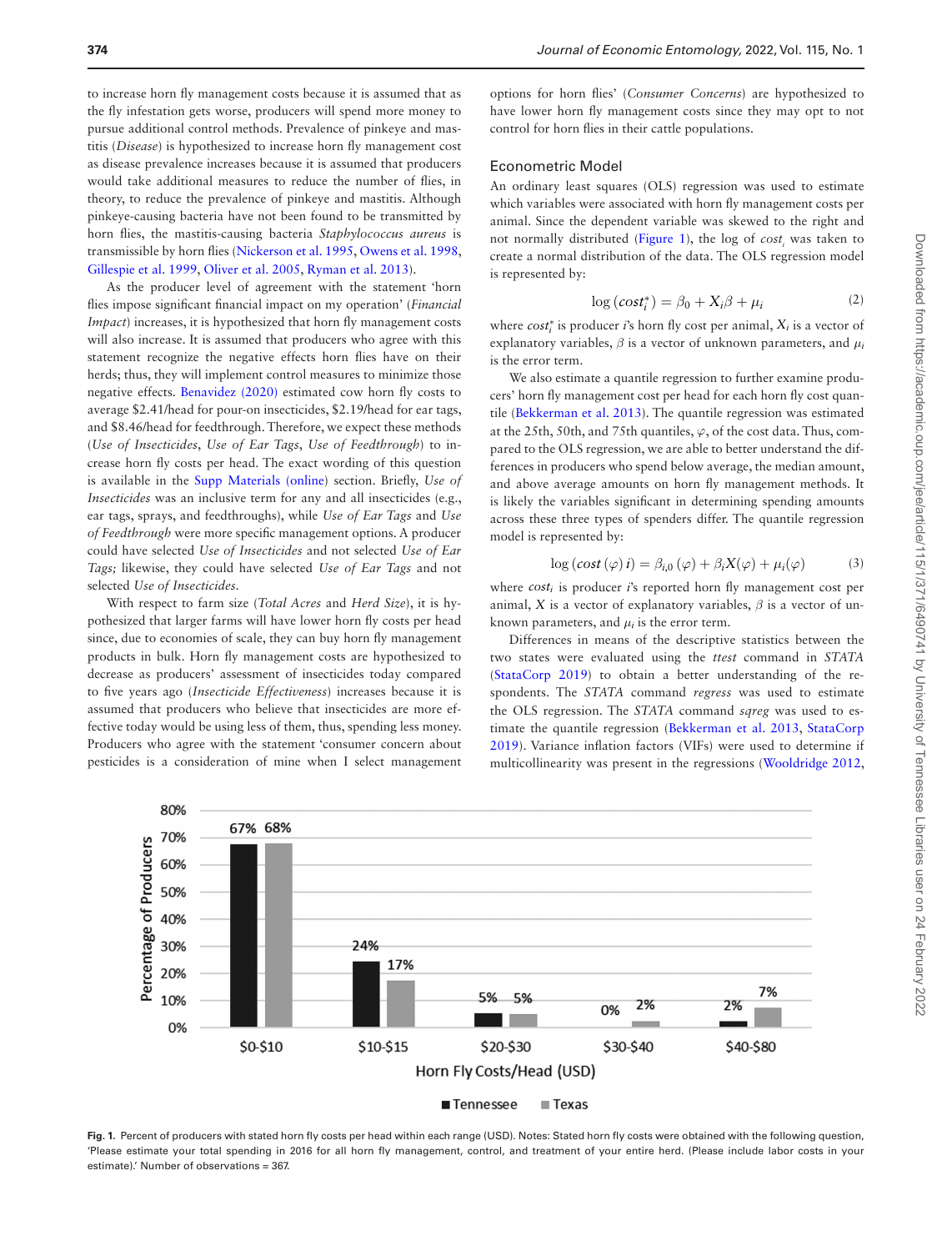[StataCorp 2019\)](#page-9-5). The *STATA* command *coldiag2* was also used to check for multicollinearity by estimating the Condition Indexes for the independent variables ([Belsey et al. 1980](#page-8-40), [Hendrickx 2004,](#page-8-41) [StataCorp 2019](#page-9-5)). The Breusch-Pagan test for heteroskedasticity (~heteroscedasticity) was also conducted using the *estat hettest* command in *STATA* [\(Breusch and Pagan 1979,](#page-8-42) [Wooldridge 2012,](#page-9-6) [StataCorp 2019](#page-9-5)). Of the 464 Tennessee and 317 Texas survey respondents, a total of 367 producers from both states answered all questions required for analysis.

## **Results**

#### Survey Descriptive Statistics

Dependent and independent variable means, standard deviations, and *t*-tests results for differences in survey statistics between Tennessee and Texas producers are presented in [Table 2.](#page-4-0) Descriptive statistics are presented and compared between states to better discuss the representativeness of the sample and to describe the independent variables in the regressions.

Tennessee producers spent an average of \$9.50 per head on horn fly management, while Texas producers spent an average of \$12.40 per head on horn fly management costs ( $T = -1.88$ ;  $df = 157$ ; *P* = 0.061). Compared to Texas producers, Tennessee producers reported they thought levels of fly abundance in spring and fall were lower, but the abundance of flies in Texas and Tennessee in the summer was reported as similar [\(Figure 2](#page-5-0)). The average Tennessee respondent was 57 years old, reported an average household income of \$50,000–\$99,000 per year, was male (92%), and earned a college degree or higher (59%). The average Texas respondent was 61 years old, reported an average household income of \$100,000–\$149,000 per year, was male (85%), and earned a college degree or higher (69%). In 2017, the average age of Tennessee farmers was 59 years old, while the average age of Texas farmers was 60 years old ([U.S.](#page-9-7)  [Department of Agriculture, National Agricultural Statistics Service](#page-9-7)  [2017](#page-9-7)). The average U.S. household income for farms was \$115,588 in 2019 ([Schnepf 2019](#page-9-8)). Male producers made up 65% and 62% of Tennessee's and Texas's total farms in 2017, respectively ([U.S.](#page-9-7)  [Department of Agriculture, National Agricultural Statistics Service](#page-9-7)  [2017](#page-9-7)).

The reported farm size for both Tennessee and Texas is higher than the 2019 average farm size of 155 acres and 512 acres, respectively [\(U.S. Department of Agriculture, National Agricultural](#page-9-9)  [Statistics Service 2020](#page-9-9)). The average Tennessee farm size (*Total Acres*) was 329 acres and respondents had, on average, 112 head of primarily Angus cattle (88%). The average Texas farm size was 2,625 acres and respondents had, on average, 206 head of primarily Angus cattle (60%). The reported herd size for both Tennessee and Texas is higher than the 2017 average herd size of 49 and 82, respectively [\(U.S. Department of Agriculture, National Agricultural](#page-9-7)  [Statistics Service 2017](#page-9-7)).

<span id="page-4-0"></span>**Table 2.** Dependent and independent variable descriptive statistics for Tennessee and Texas

| Variable                      | Tennessee |           |          | Texas     |            |            |            |
|-------------------------------|-----------|-----------|----------|-----------|------------|------------|------------|
|                               | Mean      | Std. dev. | Mean     | Std. dev. | $T$ -test  | <b>DOF</b> | $P$ -value |
| Dependent variable            |           |           |          |           |            |            |            |
| HF treatment cost/head        | 9.50      | 8.71      | 12.40    | 15.78     | $-1.88*$   | 157        | 0.06       |
| Producer demographics         |           |           |          |           |            |            |            |
| College                       | 0.59      | 0.49      | 0.69     | 0.46      | $-1.92*$   | 252        | 0.06       |
| Age                           | 56.54     | 11.96     | 60.94    | 10.77     | $-3.55***$ | 262        | 0.00       |
| Income                        | 4.82      | 1.45      | 5.80     | 1.68      | $-5.50***$ | 211        | 0.00       |
| Male                          | 0.92      | 0.27      | 0.85     | 0.36      | $1.83*$    | 192        | 0.07       |
| Farm demographics             |           |           |          |           |            |            |            |
| Angus                         | 0.88      | 0.32      | 0.60     | 0.48      | $4.92***$  | 175        | 0.00       |
| Total acres                   | 329.59    | 449.60    | 2,625.20 | 8,155     | $-3.09***$ | 120        | 0.00       |
| Herd size                     | 111.76    | 118.33    | 205.55   | 330.13    | $-3.03***$ | 135        | 0.00       |
| Spring calves                 | 53.10     | 46.15     | 64.38    | 73.49     | $-1.55$    | 168        | 0.12       |
| Seasonality of horn flies     |           |           |          |           |            |            |            |
| Spring                        | 0.31      | 0.46      | 0.6      | 0.49      | $-5.25***$ | 227        | 0.00       |
| Summer                        | 0.98      | 0.13      | 0.98     | 0.16      | 0.52       | 200        | 0.60       |
| Fall                          | 0.76      | 0.43      | 0.92     | 0.28      | $-4.33***$ | 340        | 0.00       |
| Winter                        | 0.00      | 0.00      | 0.03     | 0.01      | $-1.75*$   | 120        | 0.08       |
| Horn Fly perceptions          |           |           |          |           |            |            |            |
| Horn fly intensity            | 3.15      | 0.65      | 3.43     | 0.59      | $-4.18***$ | 262        | 0.00       |
| Disease                       | 1.27      | 0.38      | 1.10     | 0.29      | $4.87***$  | 299        | 0.00       |
| Horn fly problem              | 1.84      | 0.62      | 2.01     | 0.60      | $-2.54**$  | 246        | 0.01       |
| Insecticide effectiveness     | 4.03      | 1.56      | 4.29     | 1.51      | $-1.54$    | 245        | 0.13       |
| Financial impact              | 3.24      | 0.64      | 3.29     | 0.66      | $-0.68$    | 230        | 0.50       |
| Consumer concerns             | 2.92      | 0.82      | 2.74     | 0.97      | $1.78*$    | 207        | 0.08       |
| Horn fly management practices |           |           |          |           |            |            |            |
| Use of insecticides           | 0.90      | 0.30      | 0.9      | 0.28      | $-0.60$    | 259        | 0.55       |
| Use of ear tag                | 0.59      | 0.49      | 0.34     | 0.48      | $4.69***$  | 247        | 0.00       |
| Use of feedthrough            | 0.55      | 0.50      | 0.55     | 0.50      | $-0.09$    | 239        | 0.93       |
| Extension                     | 0.74      | 0.44      | 0.65     | 0.48      | $1.76*$    | 221        | 0.08       |
| Popular press articles        | 0.54      | 0.50      | 0.71     | 0.46      | $-3.18***$ | 259        | 0.00       |
| Information treatment         | 0.48      | 0.50      | 0.53     | 0.50      | $-0.89$    | 239        | 0.38       |

Notes: \**P* < 0.1, \*\**P* < 0.05, \*\*\**P* < 0.01. n = 246 for Tennessee and n = 121 for Texas. Std. dev. means standard deviation. DOF is Satterthwaite's degrees of freedom.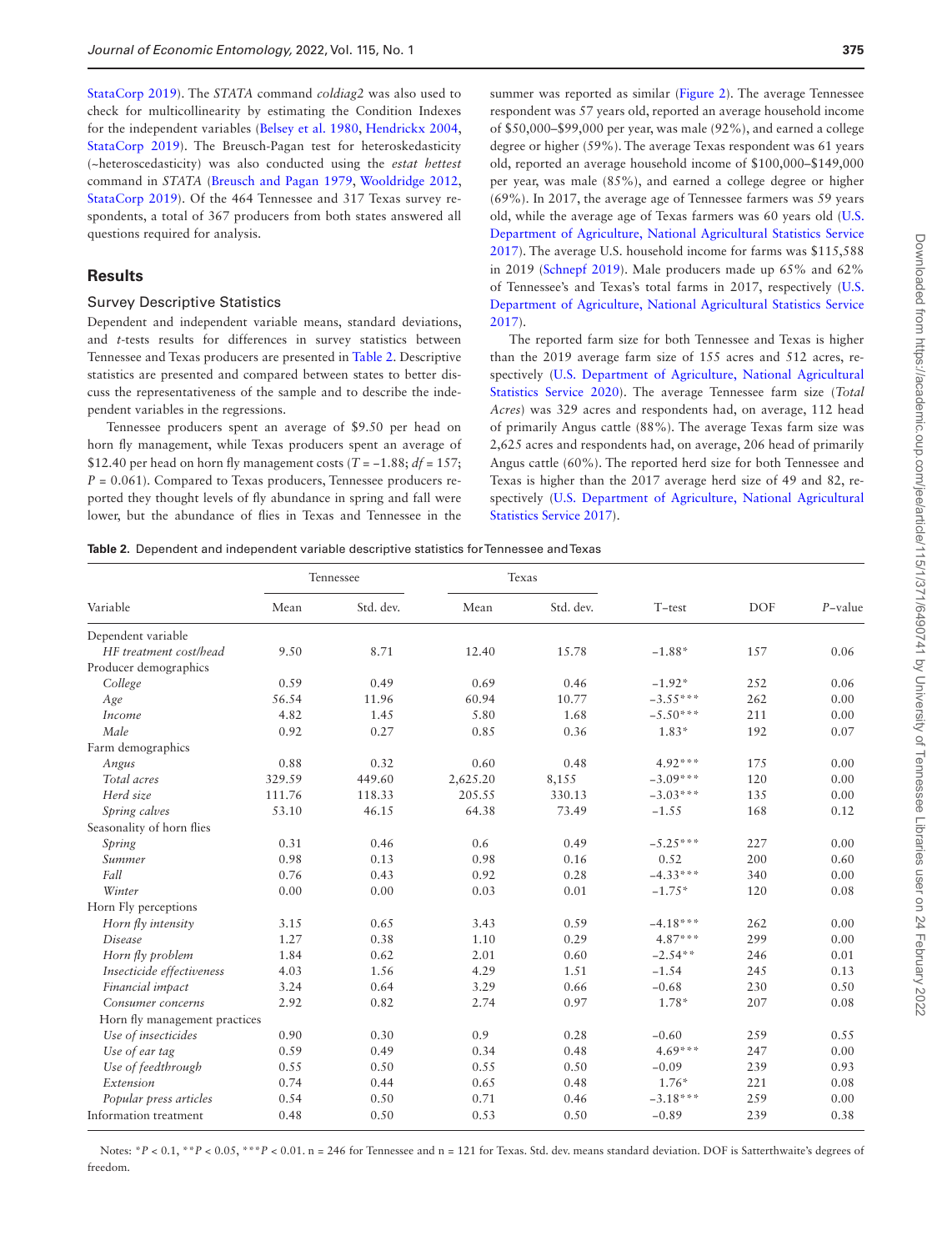

<span id="page-5-0"></span>Fig. 2. Percentage of Tennessee and Texas respondents selecting certain months as having an abundance of flies on their animals and the associated 95% confidence intervals of estimates. Notes: The exact question producers were asked to obtain this information was, 'In what months are flies most abundant on your animals? (check all that apply).' Number of observations = 367.

## Tennessee and Texas Regression Results

Results of the OLS and the quantile regressions are reported in [Table](#page-6-0)  [3](#page-6-0). For the OLS and quantile regression, since the dependent variable has been log transformed, the estimated independent variable coefficients can be multiplied by 100 to estimate how a one-unit increase in the respective independent variable increases/decreases average horn fly costs on a percentage basis ([Wooldridge 2012\)](#page-9-6). For the quantile regression, producers in the 25th quantile spent less than \$4.08 per head on horn fly management; producers in the 50th quantile spent between \$4.08 and \$6.75 per head on horn fly management; and producers in the 75th quantile spent between \$6.75 and \$12.20 per head on horn fly management.

Across all regressions presented in [Table 3](#page-6-0), the VIFs (i.e., the measure of multicollinearity in the regression) were all less than 10, the mean VIF was 1.21, and the Condition Indexes were all less than 29.32. Thus, no evidence of multicollinearity was found [\(Belsey et al. 1980\)](#page-8-40). Results of the Breusch-Pagan test found that heteroskedasticity was not an issue ( $\chi$  = 1.78; *df* = 1; *P* = 0.1824) [\(Breusch and Pagan 1979,](#page-8-42) [StataCorp 2019\)](#page-9-5).

## Producer and Farm Demographics

Results of the OLS regression indicated that producers with a college degree or higher had 23% lower horn fly management costs per head than producers without a college degree  $(P = 0.013)$ . As producer income levels rose, horn fly management costs per head increased by  $7\%$  ( $P = 0.028$ ). Inconsistent with the hypothesized results, producers with Angus cattle spent 28% less than all other producers  $(P = 0.015)$ . For each additional animal reported (bull, cow, calf) horn fly management costs decreased by  $0.12\%$  ( $P < 0.001$ ), which was consistent with the hypothesis and the expectation that economies of scale would apply as herd sizes increase.

With respect to the quantile regression, for producers with horn fly management costs in the 25th quantile, as producer income levels rose, horn fly management costs per head increased by 7%  $(P = 0.057)$ . For each additional animal reported (bull, cow, calf), horn fly management costs decreased by 0.15% (*P* = 0.033), which was consistent with the hypothesized sign. Meanwhile, for those producers in the 50th quantile with a college degree or higher, they had horn fly management costs per head 26% less than producers without a college degree  $(P = 0.037)$ . For producers in the 50th quantile, each additional animal reported (bull, cow, calf) decreased horn fly management costs by  $0.13\%$  ( $P = 0.010$ ), which was consistent with the hypothesized sign.

Producers in the 75th quantile of spending with a college degree or higher had horn fly management costs per head of 24% less than producers without a college degree (*P* = 0.081). Producers in this quantile with Angus cattle spent 44% less than all other producers  $(P = 0.045)$ , which was unexpected given our hypothesis. For each additional animal reported (bull, cow, calf) for producers in this quantile, horn fly management costs decreased by 0.15%  $(P = 0.001)$ , which was consistent with our hypothesis.

#### Seasonality of Horn Flies

For the OLS regression, the seasonality of horn flies (i.e., the seasons producers reported horn flies to be most abundant) was not associated with horn fly management costs. Meanwhile, for the quantile regression, those producers in the 25th quantile who reported an abundance of flies on their animals during spring compared to winter, spent 25% more than those who did not report an abundance of flies during these months (*P* = 0.070). Respondents in the 75th quantile of spending who reported an abundance of flies on their animals during the fall months of September, October, or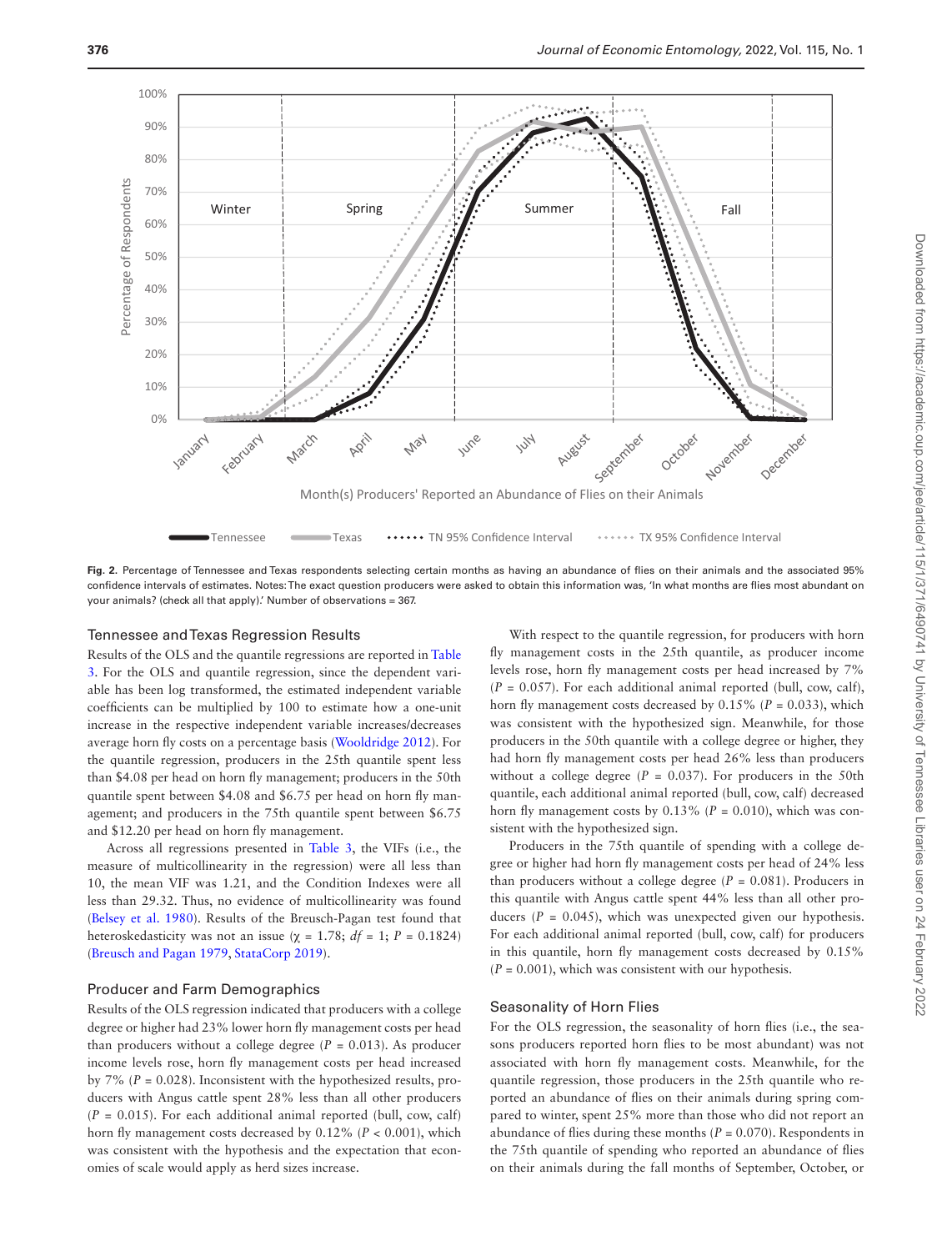| Variable                      |             |           | Quantile regression |           |             |           |             |           |  |
|-------------------------------|-------------|-----------|---------------------|-----------|-------------|-----------|-------------|-----------|--|
|                               | <b>OLS</b>  |           | 25%                 |           | 50%         |           | 75%         |           |  |
|                               | Coef.       | <b>SE</b> | Coef.               | <b>SE</b> | Coef.       | <b>SE</b> | Coef.       | <b>SE</b> |  |
| Producer demographics         |             |           |                     |           |             |           |             |           |  |
| College                       | $-0.231**$  | 0.09      | $-0.061$            | 0.11      | $-0.261**$  | 0.12      | $-0.238*$   | 0.14      |  |
| Age                           | $-0.001$    | 0.00      | $-0.001$            | 0.01      | $-0.000$    | 0.01      | 0.000       | 0.01      |  |
| Income                        | $0.067**$   | 0.03      | $0.071*$            | 0.04      | 0.064       | 0.05      | 0.077       | 0.05      |  |
| Male                          | $-0.218$    | 0.14      | $-0.155$            | 0.25      | $-0.286$    | 0.24      | $-0.282$    | 0.26      |  |
| Farm demographics             |             |           |                     |           |             |           |             |           |  |
| Angus                         | $-0.278**$  | 0.11      | $-0.138$            | 0.18      | $-0.147$    | 0.17      | $-0.445**$  | 0.22      |  |
| <b>Tennessee</b>              | $-0.009$    | 0.12      | 0.300               | 0.21      | $-0.119$    | 0.18      | $-0.224$    | 0.17      |  |
| Total acres                   | 0.00        | 0.00      | 0.000               | 0.00      | 0.000       | 0.00      | 0.000       | 0.00      |  |
| Herd size                     | $-0.001***$ | 0.00      | $-0.002**$          | 0.00      | $-0.001***$ | 0.00      | $-0.002***$ | 0.00      |  |
| Spring calves                 | $-0.001$    | 0.00      | 0.000               | 0.00      | $-0.000$    | 0.00      | $-0.001$    | 0.00      |  |
| Seasonality of horn flies     |             |           |                     |           |             |           |             |           |  |
| Spring                        | 0.128       | 0.09      | $0.246*$            | 0.13      | 0.110       | 0.12      | 0.043       | 0.14      |  |
| Summer                        | 0.026       | 0.32      | $-0.084$            | 0.39      | 0.072       | 0.36      | $-0.226$    | 0.49      |  |
| Fall                          | 0.183       | 0.12      | 0.014               | 0.14      | 0.048       | 0.14      | $0.373**$   | 0.15      |  |
| Horn Fly perceptions          |             |           |                     |           |             |           |             |           |  |
| Horn fly intensity            | 0.086       | 0.07      | 0.029               | 0.09      | 0.114       | 0.08      | 0.045       | 0.10      |  |
| <b>Disease</b>                | 0.106       | 0.13      | $-0.059$            | 0.20      | 0.311       | 0.25      | $0.398*$    | 0.21      |  |
| Horn fly problem              | $-0.147**$  | 0.07      | $-0.059$            | 0.10      | $-0.191$    | 0.12      | $-0.190$    | 0.14      |  |
| Insecticide effectiveness     | 0.028       | 0.03      | 0.029               | 0.05      | 0.055       | 0.05      | 0.052       | 0.04      |  |
| Financial impact              | 0.102       | 0.07      | 0.097               | 0.10      | 0.027       | 0.12      | 0.140       | 0.12      |  |
| Consumer concerns             | 0.028       | 0.05      | $-0.042$            | 0.08      | 0.047       | 0.07      | 0.030       | 0.07      |  |
| Horn fly management practices |             |           |                     |           |             |           |             |           |  |
| Use of insecticides           | 0.009       | 0.15      | 0.080               | 0.22      | $-0.004$    | 0.18      | $-0.092$    | 0.18      |  |
| Use of ear tag                | $0.237***$  | 0.09      | $0.243**$           | 0.11      | 0.148       | 0.12      | 0.181       | 0.14      |  |
| Use of feedthrough            | $0.324***$  | 0.09      | $0.424***$          | 0.12      | $0.258**$   | 0.11      | $0.285**$   | 0.13      |  |
| Extension                     | $-0.074$    | 0.10      | 0.0327              | 0.14      | $-0.044$    | 0.14      | $-0.084$    | 0.13      |  |
| Popular press articles        | $-0.077$    | 0.09      | $-0.0882$           | 0.14      | $-0.030$    | 0.12      | $-0.087$    | 0.14      |  |
| <b>Information Treatment</b>  | $-0.042$    | 0.09      | $-0.0226$           | 0.13      | $-0.004$    | 0.13      | $-0.169$    | 0.14      |  |
| Constant                      | $1.368**$   | 0.61      | 0.7298              | 0.80      | 1.297       | 0.86      | $2.104**$   | 1.02      |  |
| $R^2$                         | 0.21        |           | 0.13                |           | 0.11        |           | 0.14        |           |  |

<span id="page-6-0"></span>**Table 3.** Results of ordinary least squares and quantile regression of horn fly treatment cost/head

Notes: \**P* < 0.1, \*\**P* < 0.05, \*\*\**P* < 0.01. Pseudo *R*<sup>2</sup> is used for quantile regression. OLS is ordinary least squares, SE is standard error for OLS and Bootstrap standard error for the quantile regression. Number of observations = 367 for both regressions.

November spent 37% more than those who reported an abundance of flies in the winter months  $(P = 0.012)$ .

#### Horn Fly Perceptions

For the OLS regression, a one unit increase in the intensity at which producers consider horn flies to be a problem resulted in a 15% decrease in horn fly treatment costs per head  $(P = 0.044)$ . With regards to the quantile regression, producers in the 75th quantile of spending who reported pinkeye and mastitis in their herds had horn fly management costs 40% higher than those producers who did not report these diseases within their herds  $(P = 0.054)$ . Meanwhile, none of the other producer perceptions about horn flies were significant in the OLS regression.

#### Horn Fly Management Practices

For the OLS regression, if a producer used ear tags to prevent and/or respond to an outbreak, this increased their horn fly costs by 24%  $(P = 0.008)$ . If a producer used a feedthrough insecticide to prevent and/or respond to an outbreak, this increased their horn fly costs by 33% (*P* < 0.001). This is consistent with expectations that using feedthrough insecticides would increase horn fly costs more than using ear tags.

For the quantile regression, for producers in the 25th quantile who reportedly used ear tags to prevent and/or respond to an outbreak, this increased their horn fly costs by  $24\%$  ( $P = 0.033$ ). Producers in this quantile who used a feedthrough insecticide to prevent and/or respond to an outbreak had increased horn fly costs of 42% (*P* < 0.001). Meanwhile, producers in the 50th quantile of spending who used a feedthrough insecticide to prevent and/or respond to an outbreak had increased costs of  $26\%$  ( $P = 0.022$ ). Producers in the 75th quantile of spending who used a feedthrough insecticide to prevent and/or respond to an outbreak had increased horn fly costs of 28% (*P* = 0.030).

## **Discussion**

No known research exists regarding the actual costs associated with managing horn flies. Thus, we surveyed Texas and Tennessee cow-calf operators to determine how much they spend per head on horn fly management (\$12.40/head and \$9.50/head, respectively). Specifically, more than 70% of producers reported using an insecticide (e.g., ear tag, feed through, bolus, organic insecticide) and costs associated with management approaches did not differ by state. We also determined producer and farm demographics, producer perception of horn fly populations, and management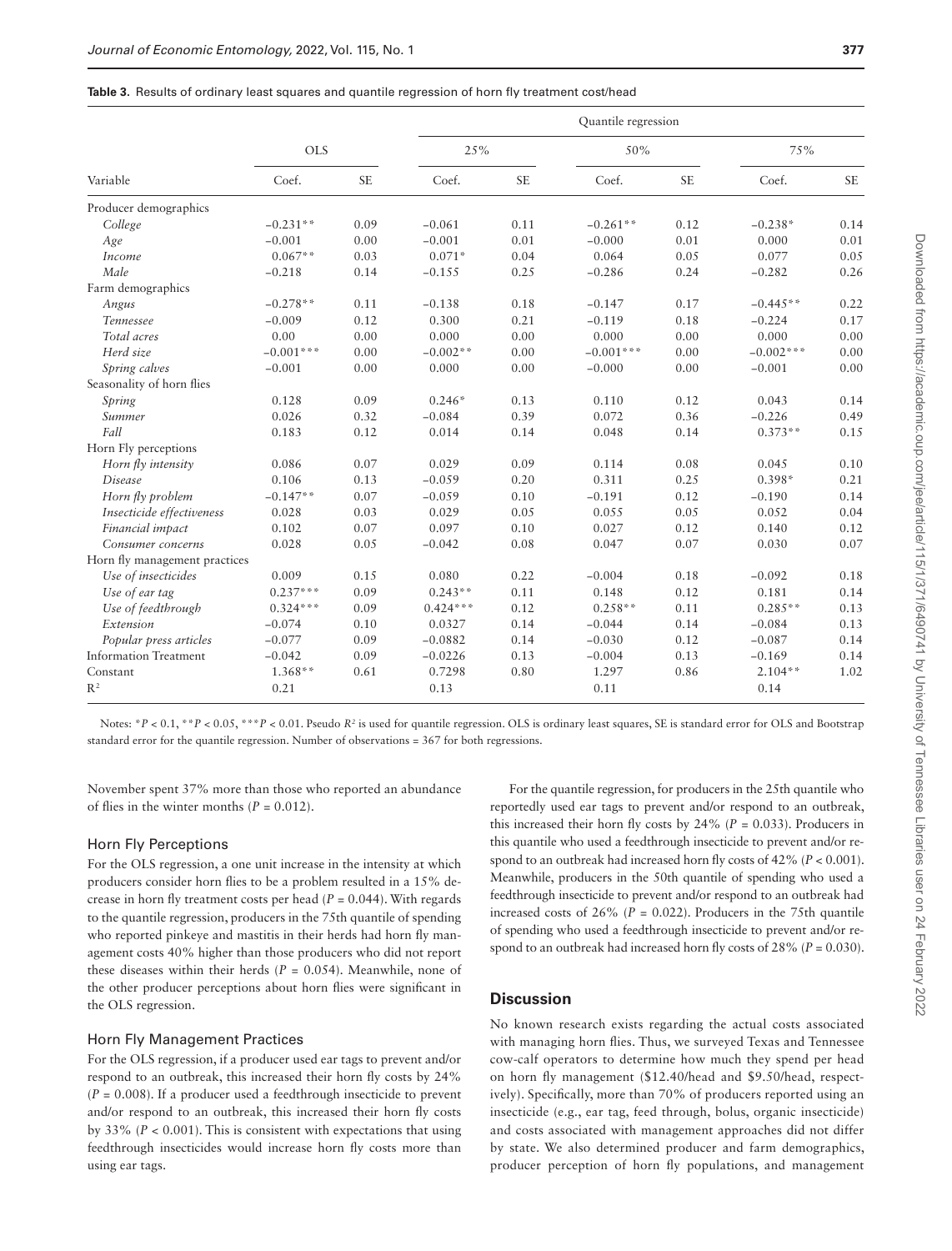As expected, several producer and farm demographics influenced horn fly management costs. More than half of Tennessee and Texas respondents reported having a college degree or higher (*College*). Earning a college degree was associated with decreased horn fly costs per head for the overall OLS regression, as well as the 50th and 75th quantiles, which is consistent with the findings of [DeLong](#page-8-35)  [et al. \(2019\)](#page-8-35) that education level is a significant factor in producer decision making. Total household income (*Income*) was associated with increased horn fly management costs per head for the overall OLS regression as well as the 25th quantile. This could be due to producers with higher income levels having more disposable income to spend on horn fly control methods, or producers who spend more on horn fly management produce more profitable cattle which adds to their income.

Having Angus cattle was associated with lower horn fly management costs (in the OLS regression and the 75th quantile), although it was expected that those costs would be significantly higher due to research showing that horn flies prefer to feed on cattle with dark hair ([Oliveira et al. 2013\)](#page-8-36). This finding could be due to the fact that horn flies on dark haired animals are hard to see from a distance and producers might not be aware of flies on their animals unless they are in the field with them each day. Larger herd sizes were associated with lower horn fly management costs per head across the overall OLS regression and all quantiles of the quantile regression. This was consistent with the hypothesis that larger farms will have lower horn fly management costs per head due to economies of scale.

Since horn fly populations vary by season and location, we expected that horn fly management costs would also be impacted by the seasonal abundance of horn flies. Results of the quantile regression suggest that producers who reported an abundance of horn flies during the spring compared to winter, were associated with higher horn fly management costs per head in the 25th quantile. This was also true for producers who reported an abundance of horn flies during the fall compared to winter if they were in the 75th quantile.

Responding producers identified in the 75th quantile who reported seeing pinkeye and mastitis (*Disease*) within their herds were associated with having higher horn fly management costs per head. This outcome was consistent with expectations, as it was estimated that the prevalence of these diseases would lead producers to implement additional horn fly control methods. For the OLS regression, producers who did not perceive a horn fly problem until more flies were present on their animals were associated with having lower horn fly management costs per head. This most likely indicates that those producers are not as readily implementing horn fly control measures. Otherwise stated, this result indicates that if producers did not consider horn flies to be a problem until there were 200–350 flies on them, compared to only 75 flies, then they spent far less on horn fly control measures. This indicates that they might not be treating horn flies until they perceive them to be a problem, which might not be until there are 350 flies present on the animal. The other horn fly perception variables were not statistically significant in either the OLS or quantile regressions (e.g., *Insecticide Effectiveness, Financial Impact, Consumer Concerns, Horn Fly Intensity (backs of animals)*), which was contrary to expectations. Additionally, this perception might be causing a loss and flies are predating on their herd.

The horn fly management practices of ear tags and feedthroughs were found to be statistically significant in the OLS regression and many of the quantiles of the quantile regression. This

was expected as these are two popular options for cattle producers. Results indicate that ear tag use increased costs by 23% and feedthrough use increased costs by 32%. This is consistent with [\(Benavidez 2020](#page-8-27)) who estimated feedthrough costs were higher than ear tag costs. In the survey, we did not include other horn fly management options (e.g., VetGun, fly vaccine) as they were and in some areas are still relatively novel when the survey was developed and released.

This research is a vital addition to previous literature that has explored the negative impacts of horn flies in cattle as well as the positive outcomes gained from implementing horn fly control measures. By providing insight into the factors influencing horn fly management costs per head, this study lays the foundation for further exploration of how producer spending on horn fly management contributes to the success of their horn fly management strategies. Additionally, knowing how much a producer spends to prevent and manage horn flies can help to develop useful economic thresholds and injury levels that can help save a producer from losses and expenditures. In other words, the upfront costs of \$9.50–\$12.40/head could save a producer from losses associated with unrealized gains due to reduced feed efficiency and unplanned expenditures (e.g., medical treatments associated with disease occurrence). It should be noted that one limitation of this research is relying on producers' self-reported expenses related to horn fly costs; thus, it is unknown if producers accurately accounted for all their horn fly management costs. For example, while we informed producers to include labor costs in the calculation, it is unknown if producers appropriately calculated their labors costs.

The question also still remains of whether producers who spend more on horn fly management actually have less of a perceived problem with horn flies. While we examined determinants of horn fly management costs per head, we did not evaluate the success of the producers' horn fly management programs. Future research should evaluate how horn fly management costs are associated with the actual and perceived control of horn flies on producers' farms. One limitation of this study is that the results could be biased by the specific cattle groups we surveyed (TAEP and TSCRA). Future research could also include the repetition of this survey in other cattle producing states and/or incorporate more questions regarding when (i.e., based on calendar or horn fly population levels) producers are implementing horn fly control measures.

## **Supplementary Data**

Supplementary data are available at *Journal of Economic Entomology* online.

## **Acknowledgments**

This project was supported with funding from the UTIA AgResearch Innovation Grants Program. Personnel on the project are supported by USDA-ARS, and USDA National Institute of Food and Agriculture Multistate Hatch Projects S1076 (Fly management in animal and agriculture systems and impacts on animal health and food safety). We would also like to acknowledge L. McKay and B. Beavers, and Drs. D. B. Taylor, P. Olafson, J. Keele, L. Kuehn, K. Friesen, M. Staton, W. Watson, B. Smythe, E. Psota, C. Rosenkranz, K. Loftin, and R. Simpson for help with original survey design and discussion. We appreciate the comments and edits by the anonymous reviewers of initial drafts of this manuscript who helped to improve this study. We are also grateful to the personnel and producers with the Texas and Southwestern Cattle Raisers Association and Tennessee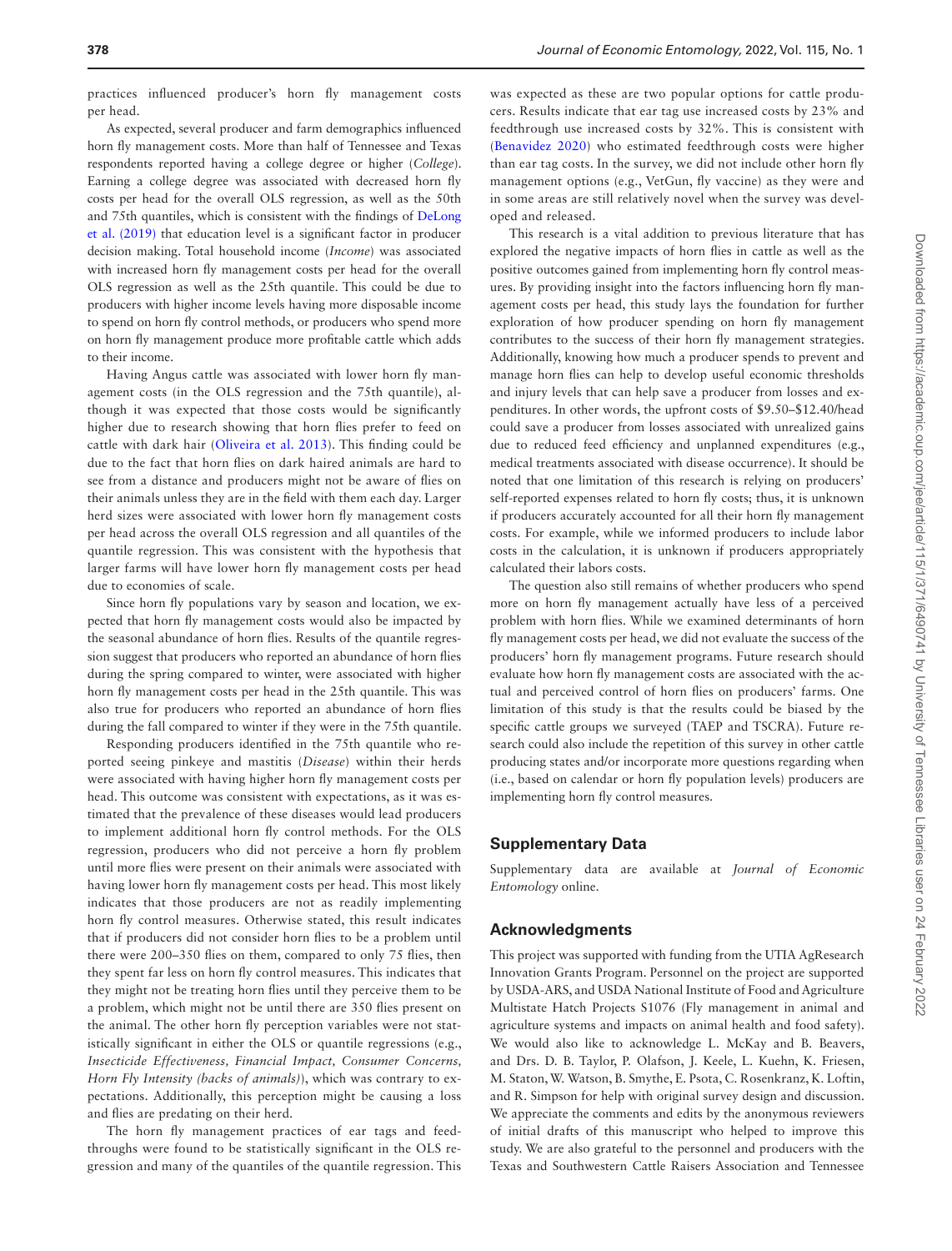Agriculture Enhancement Program for reviewing, distributing, and taking the survey.

## **References Cited**

- <span id="page-8-15"></span>**Anderson, K. L., R. Lyman, K. Moury, D. Ray, D. W. Watson, and M. T. Correa. 2012**. Molecular epidemiology of *Staphylococcus aureus* mastitis in dairy heifers. J. Dairy Sci. 95: 4921–4930.
- <span id="page-8-8"></span>**Arther, R. 1991**. Management of horn fly resistance. Mobay Animal Health, Shawnee, KS.
- <span id="page-8-39"></span>**Bekkerman, A., G. W. Brester, and T. J. McDonald. 2013**. A semiparametric approach to analyzing differentiated agricultural products. J. Agric. Appl. Econ. 45: 79–94.
- <span id="page-8-40"></span>**Belsey, D. A., E. Kuh, and R. E. Welsch. 1980**. Regression diagnostics: Identifying influential data and sources of collinearity. Wiley, New York, NY.
- <span id="page-8-27"></span>**Benavidez, J.2020**. Does pest management pay? Progressive Cattle. [https://www.](https://www.progressivecattle.com/topics/management/does-pest-management-pay) [progressivecattle.com/topics/management/does-pest-management-pay](https://www.progressivecattle.com/topics/management/does-pest-management-pay)
- <span id="page-8-42"></span>**Breusch, T. S., and A. R. Pagan. 1979**. A simple test for heteroscedasticity and random coefficient variation. Econometrica. 47: 1287–1294.
- <span id="page-8-4"></span>**Brewer, G. J., D. J. Boxler, L. D. Domingues, R. T. Trout Fryxell, C. Holderman, K. M. Loftin, E. Machtinger, B. Smythe, J. L. Talley, and W. Watson. 2021.** Horn fly, (Diptera: Muscidae) - biology, management, and future research directions. J. Integrat. Pest Manage. 12: 1–20.
- <span id="page-8-0"></span>**Bruce, W. G. 1964**. The history and biology of the horn fly, Haematobia irritans (Linnaeus): with comments on control. Technical Bulletin (North Carolina Agricultural Experiment Station and Entomology Research Division, Agricultural Research Service, U.S. Dept. of Agriculture), Raleigh, NC. 157.
- <span id="page-8-9"></span>**Byford, R. L., M. E. Craig, and B. L. Crosby. 1992**. A review of ectoparasites and their effect on cattle production. J. Anim. Sci. 70: 597–602.
- <span id="page-8-5"></span>**Campbell, J. B. 1976**. Effect of horn fly control on cows as expressed by increased weaning weights of calves. J. Econ. Entomol. 69: 711–712.
- <span id="page-8-7"></span>**Clutter, A. C., and M. K. Nielsen. 1987**. Effect of level of beef cow milk production on pre- and postweaning calf growth. J. Anim. Sci. 64: 1313–1322.
- <span id="page-8-19"></span>**Cocke, J., R. Knutson, and D. K. Lunt. 1989**. Effects of horn fly control with λ-cyhalothrin ear tags on weight gains in weaning calves in Texas. Southwest. Entomol. 14: 357–362.
- <span id="page-8-29"></span>**DeLong, K. L., D. M. Lambert, S. Schexnayder, P. Krawczel, M. Fly, L. Garkovich, and S. Oliver. 2017**. Farm business and operator variables associated with bulk tank somatic cell count from dairy herds in the southeastern United States. J. Dairy Sci. 100: 9298–9310.
- <span id="page-8-35"></span>**DeLong, K. L., K. L. Jensen, A. P. Griffith, and E. McLeod. 2019**. Beef cattle farmers' marketing preferences for selling local beef. Agribusiness. 35: 343–357.
- <span id="page-8-21"></span>**Derouen, S. M., L. D. Foil, J. W. Knox, and J. M. Turpin. 1995**. Horn fly (Diptera: Muscidae) control and weight gains of yearling beet cattle. J. Econ. Entomol. 88: 666–668.
- <span id="page-8-13"></span>**Edwards, J. F., S. E. Wikse, R. W. Field, C. C. Hoelscher, and D. B. Herd. 2000**. Bovine teat atresia associated with horn fly (*Haematobia irritans irritans* (L.))-induced dermatitis. Vet. Pathol. 37: 360–364.
- <span id="page-8-32"></span>**Ellis, J., K. L. DeLong, D. M. Lambert, S. Schexnayder, P. Krawczel, and S. Oliver. 2020**. Analysis of closed versus operating dairies in the southeastern United States. J. Dairy Sci. 103: 5148–5161.
- <span id="page-8-23"></span>**Foil, L. D., and J. A. Hogsette. 1994**. Biology and control of tabanids, stable flies and horn flies. Rev. Sci. Tech. 13: 1125–1158.
- <span id="page-8-12"></span>**Gillespie, B. E., W. E. Owens, S. C. Nickerson, and S. P. Oliver. 1999**. Deoxyribonucleic acid fingerprinting of *Staphylococcus aureus* from heifer mammary secretions and from horn flies. J. Dairy Sci. 82: 1581–1585.
- <span id="page-8-33"></span>**Gordon, D. V., W. O. Haufe, and K. K. Klein. 1984**. Determination of economic thresholds for horn fly control in Western Canada: a farm level simulation approach. Can. J. Agric. Econ. Rev. Can. Econ. 33: 399–421.
- <span id="page-8-1"></span>**Greer, N. I., and J. F. Butler. 1973**. Comparisons of horn fly development in manure of five animal species. Florida Entomol. 56: 197–199.
- <span id="page-8-10"></span>**Guglielmone, A. A., E. Gimeno, J. Idiart, W. F. Fisher, M. M. Volpogni, O. Quaino, O. S. Anziani, S. G. Flores, and O. Warnke. 1999**. Skin lesions and cattle hide damage from *Haematobia irritans* infestations. Med. Vet. Entomol. 13: 324–329.
- <span id="page-8-18"></span>**Haufe, W. O. 1982**. Growth of range cattle protected from horn flies (Haematobia irritans) by ear tags impregnated with Fenvalerate. Can. J. Anim. Sci. 62: 567–573.
- <span id="page-8-41"></span>**Hendrickx, J. 2004**. COLDIAG2: Stata module to evaluate collinearity in linear regression. Stat. Softw. Compon. Boston College Department of Economics.
- <span id="page-8-2"></span>**Jones, C. J., R. S. Patterson, P. G. Koehler, C. L. Bloomcamp, B. E. Hagenbuch, and D. E. Milne. 1988**. Horn fly (Diptera: Muscidae) control on horses using pyrethroid tags and tail tapes. Florida Entomol. 71: 205–207.
- <span id="page-8-6"></span>**Kinzer, H. G., W. E. Houghton, J. M. Reeves, S. E. Kunz, J. D. Wallace, and N. S. Urquhart. 1984**. Influence of horn flies on weight loss in cattle, with notes on prevention of loss by insecticide treatment. Southwest. Entomol. 9: 212–217.
- <span id="page-8-24"></span>**Kojima, T., K. Oishi, Y. Matsubara, Y. Uchiyama, Y. Fukushima, N. Aoki, S. Sato, T. Masuda, J. Ueda, H. Hirooka,** *et al.* **2019**. Cows painted with zebra-like striping can avoid biting fly attack. PLoS One. 14: e0223447.
- <span id="page-8-25"></span>**Kunz, S. E. 1980**. Horn fly production as affected by seasonal changes in rangeland forage conditions. Southwest. Entomol. 5: 80–83.
- <span id="page-8-20"></span>**Kunz, S. E., A. J. Miller, P. L. Sims, and D. C. Meyerhoeffer. 1984**. Economics of controlling horn flies (Diptera: Muscidae) in range cattle management1. J. Econ. Entomol. 77: 657–660.
- <span id="page-8-22"></span>**Kunz, S. E., K. D. Murrell, G. Lambert, L. F. James, and C. E. Terrill. 1991**. Estimated losses of livestock to pests, pp. 69–98. *In* D. Pimentel (ed.), CRC handbook of pest management in agriculture. CRC Press, USA.
- <span id="page-8-26"></span>**Lancaster, J. L., and M. V. Meisch. 1986**. Arthropods in livestock and poultry production. Ellis Horwood, New York. Halsted Press [distributor].
- <span id="page-8-3"></span>**Loftin, K. M., and R. F. Corder. 2010**. Arthropod pests of equines. MP 484-PD-6-10N. University of Arkansas Cooperative Extension.
- <span id="page-8-11"></span>**Mays, A. R., M. A. Brown, D. L. von Tunglen, and C. F. Rosenkrans, Jr**. **2014**. Milk production traits of beef cows as affected by horn fly count and sire breed type. J. Anim. Sci. 92: 1208–1212.
- <span id="page-8-31"></span>**McKay, L. C., K. L. DeLong, K. L. Jensen, A. P. Griffith, C. N. Boyer, and D. M. Lambert. 2019a**. Estimating restaurant willingness to pay for local beef. Agribusiness. 35: 610–624.
- <span id="page-8-28"></span>**McKay, L., K. L. DeLong, S. Schexnayder, A. P. Griffith, D. B. Taylor, P. Olafson, and R. T. Trout Fryxell. 2019b**. Cow-calf producers' willingness to pay for bulls resistant to horn flies (Diptera: Muscidae). J. Econ. Entomol. 112: 1476–1484.
- <span id="page-8-30"></span>**McLeod, E., K. Jensen, A. P. Griffith, and K. L. Delong. 2018**. Tennessee beef producers' willingness to participate in a state-branded beef program. J. Agric. Appl. Econ. 50: 579–601.
- <span id="page-8-34"></span>**Moon, R. D. 2019**. Muscid flies (Muscidae), pp. 345–368. *In* L. A. Durden and G. R. Mullen (eds.), Medical and Veterinary Entomology, 3rd edition. Academic Press, Elsevier, INC, London, London, United Kingdom.
- <span id="page-8-37"></span>**Nickerson, S. C., W. E. Owens, and R. L. Boddie. 1995**. Mastitis in dairy heifers: initial studies on prevalence and control. J. Dairy Sci. 78: 1607–1618.
- <span id="page-8-17"></span>**Olafson, P. U., K. H. Lohmeyer, T. S. Edrington, and G. H. Loneragan. 2014**. Survival and fate of Salmonella enterica serovar Montevideo in adult horn flies (Diptera: Muscidae). J. Med. Entomol. 51: 993–1001.
- <span id="page-8-36"></span>**Oliveira, M. C., M. M. Alencar, R. Giglioti, M. C. Beraldo, F. F. Aníbal, R. O. Correia, L. Boschini, A. C. Chagas, T. B. Bilhassi, and H. N. Oliveira. 2013**. Resistance of beef cattle of two genetic groups to ectoparasites and gastrointestinal nematodes in the state of São Paulo, Brazil. Vet. Parasitol. 197: 168–175.
- <span id="page-8-14"></span>**Oliver, S. P., B. E. Gillespie, S. J. Headrick, M. J. Lewis, and H. H. Dowlen. 2005.** Prevalence, risk factors, and strategies for controlling mastitis in heifers during the periparturient period. Int. J. Appl. Res.Vet. Med. 3: 150–162.
- <span id="page-8-38"></span>**Owens, W. E., S. P. Oliver, B. E. Gillespie, C. H. Ray, and S. C. Nickerson. 1998**. Role of horn flies (*Haematobia irritans*) in *Staphylococcus aureus*-induced mastitis in dairy heifers. Am. J. Vet. Res. 59: 1122–1124.
- <span id="page-8-16"></span>**Ryman, V. E., S. C. Nickerson, D. J. Hurley, R. D. Berghaus, and F. M. Kautz. 2013**. Influence of horn flies (*Haematobia irritans*) on teat skin condition, intramammary infection, and serum anti-*S. aureus* antibody titers in Holstein heifers. Res. Vet. Sci. 95: 343–346.